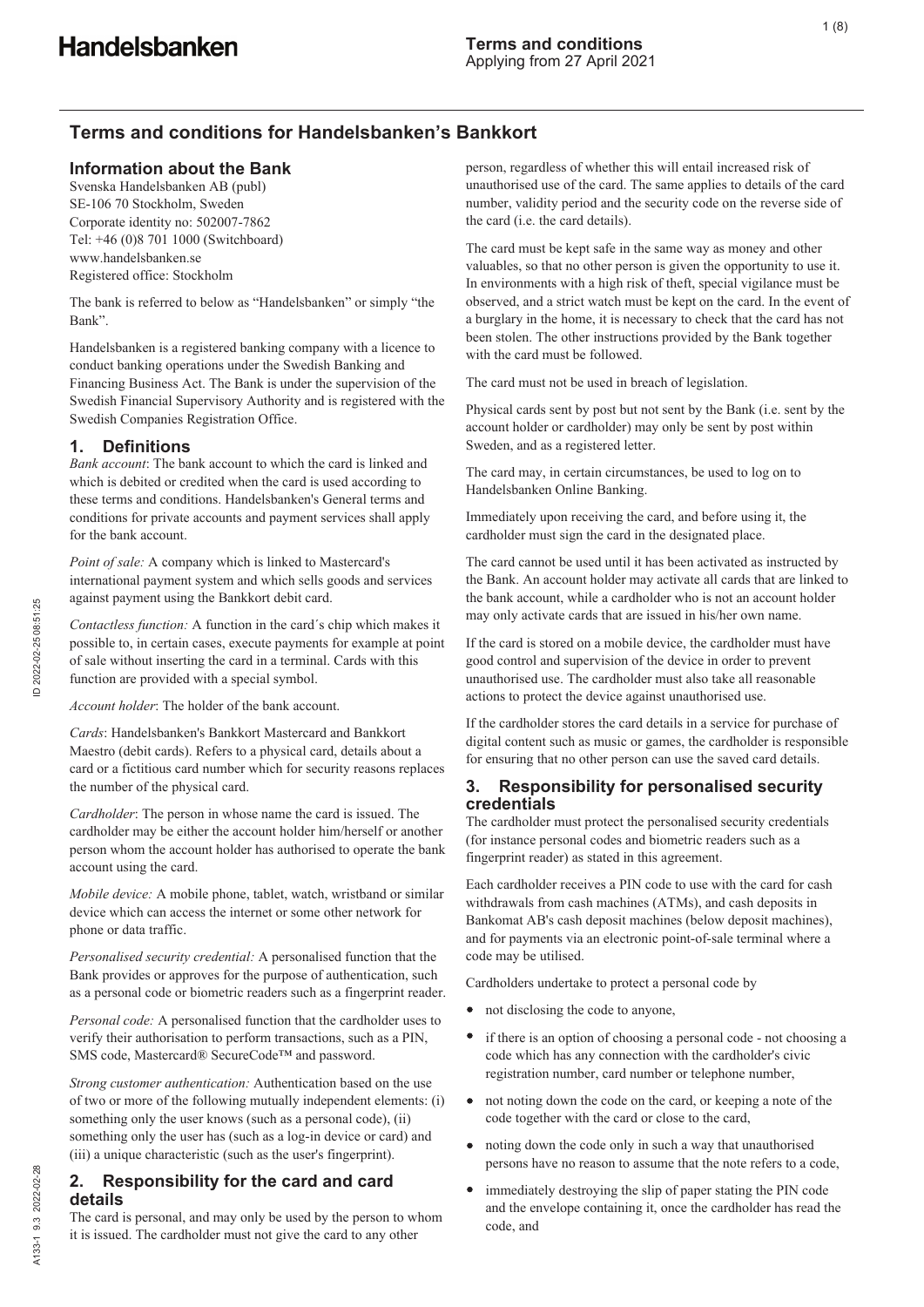immediately reporting to the Bank any suspicions that an  $\bullet$ unauthorised person has found out the code, see point 4 below.

If the personal security credential (for instance Mobile BankID) is stored on a mobile device, the cardholder must have good control and supervision of the device in order to prevent unauthorised use. The cardholder must also take all reasonable actions to protect the device against unauthorised use.

If the cardholder chooses to verify his och her identity using biometric information, such as a fingerprint stored on a mobile device, the cardholder is obliged to ensure that only the cardholder's own biometric information can be used. The cardholder must, for example, ensure that no other person's biometric information is registered on the mobile device.

## **4. Notification of blocking of card, etc.**

A cancellation request must be made as soon as the loss of a card has been discovered or if it can be suspected that an unauthorised person has found out the PIN, or that the card or card number has been used without authorisation.

If card details and/or a security solution such as Mobile BankID, are stored on a mobile device and the device is mislaid or it may be suspected that an unauthorised person has access to it, the card and/or security solution must be immediately blocked after such discovery or suspicion.

Use the following numbers: in Sweden 020-41 12 12, and from outside Sweden +46 8 41 12 122. If the card has been used without authorisation, the matter must also be reported to the police. If a card which has been reported lost is found again, it must not be used, and must be immediately destroyed by the cardholder.

## **5. Use of the card**

The cardholder may use the card to pay for purchases of goods and services at points of sale, and for deposits of cash in deposit machines, for withdrawal of cash from ATMs and at bank branches, post offices, currency exchange agencies, etc. The card can be used both in environments where the actual card must be present in order for a transaction to be authorised, e.g. manned and unmanned terminals, and in environments where only the card details are required, e.g. online commerce or by telephone and when using an application in a mobile device where the card details have been added.

Online purchases with Bankkort Maestro can only be made in online stores connected to Mastercard® SecureCode™. To be able to use a digital wallet, a separate agreement is often required with the supplier of the wallet. When using a digital wallet, points 2 above apply in respect of its use and the use of the code or other security solution which is used in the digital wallet. The cardholder authorises the transaction by providing the card or the card details. This can be done by reading the card's chip or magnetic strip, by holding a contactless card against a card reader, by providing card information (card number, validity and, where applicable, CVV2/ CVC2 figures) in writing or orally or in some other manner as is available in the relevant environment, depending on the technology used, such as digital wallets. In certain cases, approval also requires a signature on a sales slip, the use of a code(s), such as a PIN code, password, or other personalised security credential, or the pressing of a key or other method as directed by the technical solution to complete a transaction.

With card equipped with a contactless function there is a possibility to, in card terminals activated for contactless payments, pay smaller amounts without using the PIN code. A payment is executed by cardholder holding the card against the terminal. For contactless payment without using the PIN code there is certain amount limits, in Sweden at present 400 SEK for each purchase up to a total amount of 1 200 SEK. The amount limits can be changed and follows from www.handelsbanken.se If the card is used for contactless payments in other countries there can be other amount limits. If the transaction exceeds the current amount limit the transaction needs to be authorized by using the PIN code. For security reasons the cardholder may occasionally be asked to use chip and PIN code.

Authorisation is considered as an acknowledgement of the purchase or the deposited/withdrawn amount, and in the case of a purchase/ withdrawal, represents an affirmation that there are sufficient funds on the bank account. The cardholder is also obliged to show valid proof of identification if requested to do so by the point of sale.

The bank account may be debited in arrears for costs which occurred in connection with hotel stays, car rental or similar if the cardholder at the time of ordering the service or in an agreement with the merchant has been informed of this and approved it.

If the bank account is overdrawn or if the credit facility granted is exceeded, the account holder is liable to pay any amounts, including special interest and charges, in accordance with the terms and conditions of the bank account.

## **6. Purchases and withdrawals in currencies other than SEK**

When the card is used for purchases or withdrawals in a currency other than Swedish kronor, regardless of whether this takes place in Sweden or abroad, the amount will be converted from the foreign currency to SEK at the exchange rate applied by the Bank. The same applies for returns, when exchanging Swedish kronor back into the foreign currency.

Except for withdrawals in a currency other than Swedish kronor at ATMs owned by Bankomat AB, the exchange rate is a reference exchange rate set by Masterdard for this purpose and applicable on the day the transaction reaches Mastercard, plus a currency conversion surcharge (see price list).The customer can obtain information on the reference exchange rate, which is changed regularly, by contacting the Bank.

The account holder bears any exchange rate risk during the period from the date of the transaction until the transaction reaches Mastercard.

That which is stated above in this section regarding conversion to Swedish kronor at the exchange rate applied by the Bank and regarding the conversion fee, does not apply if, when buying goods or services outside Sweden, the cardholder accepts the merchant's offer to pay for the goods or services in Swedish kronor.

Conversion to Swedish kronor will then be made directly on the spot at the exchange rate applied by the merchant or the merchant's card acquirer. That which is stated above regarding purchase of goods and services also applies to withdrawals at ATMs outside Sweden and to withdrawals in a currency other than Swedish kronor at ATMs in Sweden owned by Bankomat AB.

For purchases or withdrawals in euro or any other EEA currency within the EEA, the following applies.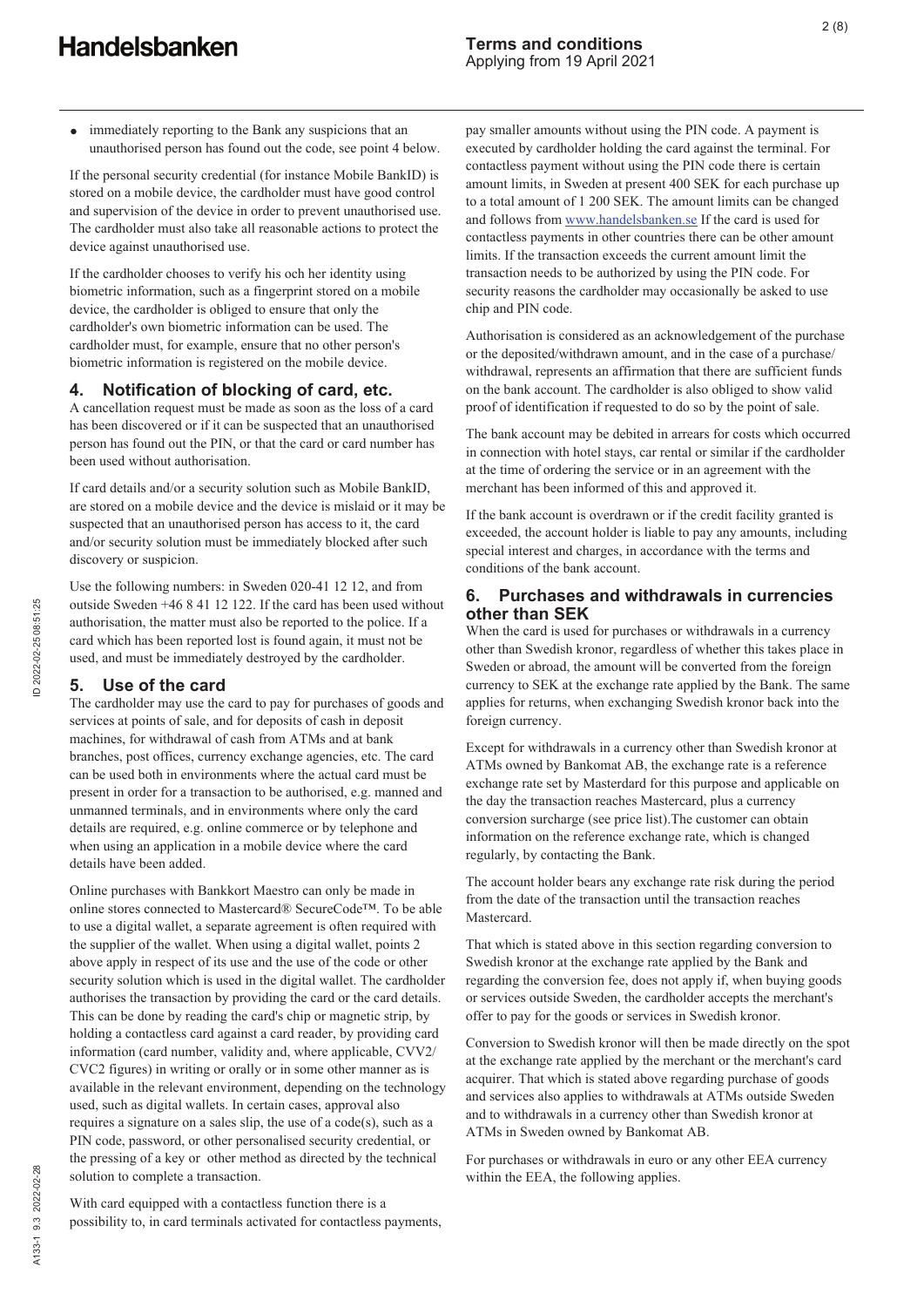To make it easier to compare different card issuers' currency exchange fees, the Bank states its total currency exchange fee in relation to the reference exchange rate issued by the European Central Bank (ECB). This information may change on a daily basis, and is available at www.handelsbanken.se.

In the event that the cardholder makes a purchase or a withdrawal in a EEA currency other than the Swedish krona, the Bank informs the cardholder of the total currency exchange fee in an electronic message. The message is sent in the form of a push notification via the Bank's Mobile Services (app). The cardholder is able to request that no further such messages are sent by the Bank. Information on how the cardholder can do so is provided on the Bank's Mobile Service and on the Bank's website.

The Bank's distribution of electronic messages does not affect the provisions in the agreement pertaining to when a transaction is considered to have been authorised or when the transaction is received by the Bank.

The cardholder bears all liability for costs related to data, internet and telephone traffic to/from their mobile device in connection with the Bank's electronic messages about currency exchange fees.

## **7. Receipt and execution of payment orders**

A payment order is received by the Bank when the point of sale's bank (the acquiring bank) transfers the payment order to the Bank. This takes place in accordance with the agreement between the acquiring bank and the point of sale. After the Bank has received the payment order, the purchase sum or withdrawn amount is debited from the bank account.

In the event of a return, the Bank makes the sum available by crediting the bank account as soon as possible after the point of sale's bank has transferred the returned amount to the Bank.

## **8. Maximum amount limits**

For security reasons, the Bank applies certain limits for the maximum amount for payment/cash withdrawal /cash deposit per occasion and per time period. For cash deposits in deposit machines, the limit may also apply to the number of bank notes per deposit occasion. Exceeding these limits may prevent some transactions from being completed.

## **9. Cancellation of payment orders**

An order from the cardholder for a transaction to be executed cannot be cancelled after the cardholder has authorised the transaction in accordance with section 5 above. However, the cardholder may contact the point of sale to cancel a previously authorised payment order for a transaction or series of transactions that have not yet been executed, in accordance with the terms and conditions and the time frame that were agreed upon by the cardholder and the point of sale.

# **10. Complaints**

The point of sale is liable to the cardholder for faults in goods or services pursuant to legislation applicable in the country concerned. Complaints regarding goods or services shall therefore be made to the point of sale. In cases of purchases made on credit in Sweden, the Bank's liability is in accordance with the Swedish Consumer Credit Act. Complaints regarding cash withdrawals, cash deposits or card debiting should be made to the Bank.

The account holder shall immediately study and check the information on executed payment transactions that is made available to the account holder on notifications, withdrawal slips, account statements or otherwise.

The account holder shall, without undue delay after becoming aware of an unauthorised transaction that a payment transaction has not been carried out, or has been carried out incorrectly, notify the Bank thereof and request rectification in accordance with the procedures for complaints applied at the Bank (complaint). However, notification to the Bank must not be made later than 13 months after the debit date.

The account holder is obliged to provide the information the Bank requires to investigate the transaction which has been questioned.

# **11. Cancellation insurance and travel insurance**

Separate terms and conditions apply to the cancellation insurance and travel insurance linked to the Bankkort Mastercard.

### **12. The Bank's request for the information required to achieve customer due diligence**

The Bank is entitled to request that the account holder provide the information and data which, in the Bank's assessment, are necessary to achieve adequate customer due diligence pursuant to the Swedish Act (2017:630) on Money Laundering and Terrorist Financing (Prevention). The information must be provided within the time frame determined by the Bank.

## **13. The Bank's right to stop the card etc.**

The Bank reserves the right to stop the card on any of the following grounds:

- 1. there is a risk that the card cannot be used securely, for example for technical reasons,
- 2. there is a suspicion that there has been unauthorised use of the card, or that the card has been used in contravention of these terms and conditions or other instructions provided by the Bank,
- 3. he Bank, in its assessment, does not have adequate customer due diligence pursuant to the Swedish Act (2017:630) on Money Laundering and Terrorist Financing (Prevention), or if there is reason to assume that the account holder will act in such a way that the Bank will not be able to comply with the aforementioned law, or
- 4. for bank accounts with a credit limit, there is a substantially increased risk that the account holder will not be able to meet his or her payment liability.

If an event occurs as stated in sub-sections 1 or 2 above, the Bank also reserves the right to close the account holder's possibility to make cash deposits in deposit machines.

The account holder will be informed of the card being stopped/ closed as soon as this is possible, in the manner that the Bank generally provides information under these terms and conditions.

## **14. Payment liability for unauthorised transactions**

If an unauthorised transaction has been made using the card, after notification from the account holder, the Bank shall repay the amount unless otherwise stipulated below.

If the Bank has repaid an amount to the account holder and the Bank subsequently establishes that the transaction was authorised or that, for another reason, the account holder was not entitled to be refunded the entire amount, the account holder is obliged to repay the Bank. The Bank is then entitled to debit the account holder's account with the relevant amount.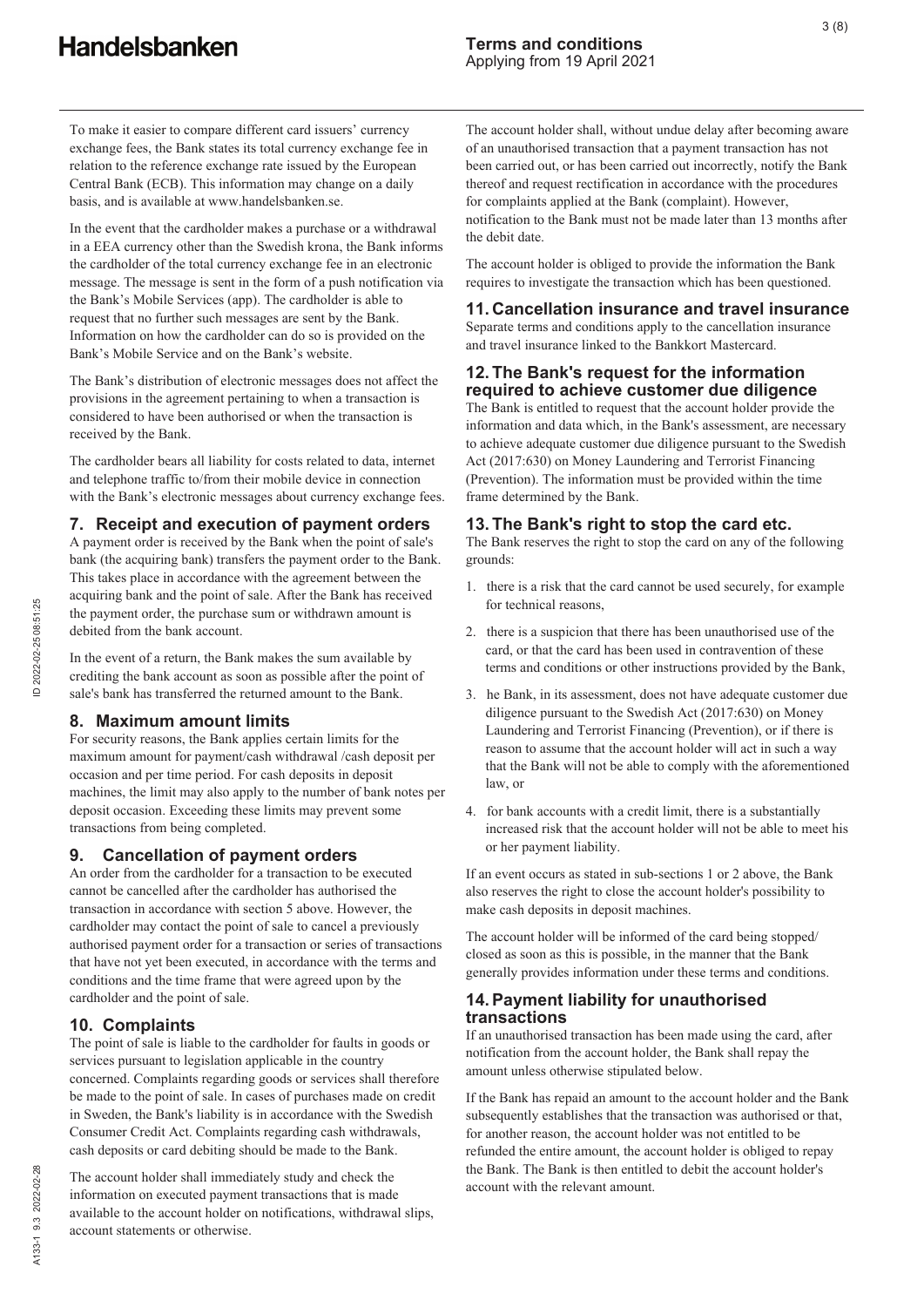If it has been possible to perform unauthorised transactions using the card because the account holder or cardholder has not protected his/her personalised security credential, the account holder is liable for the amount, up to a maximum of SEK 400.

### b) Liability in the case of gross negligence and particularly reprehensible actions

If it has been possible to perform unauthorised transactions using the card because an undertaking in accordance with these terms and conditions has been violated due to gross negligence, the account holder is liable for the amount, up to a maximum of SEK 12,000. If the account holder or cardholder has acted in a particularly reprehensible manner, the account holder must instead defray the entire loss.

### c) Transactions after the card has been blocked

Notwithstanding that which is stated in a) and b) above, the account holder is not liable for any amount that is debited from the account as a result of unauthorised use of the card after the account holder or cardholder has requested that the card be blocked. However, this does not apply if the account holder or cardholder, through fraudulent actions, has caused or contributed to the unauthorised transactions.

#### d) Obligation to inform the Bank

The account holder shall, without undue delay from the time that he or she is made aware of an unauthorised transaction, report this to the Bank (complaint). If the account holder fails to do so, he or she will be liable for the entire amount that has been debited from the bank account. The same applies if the account holder has not notified the Bank at the latest 13 months after the amount was charged to the bank account. The Bank will charge an investigation fee if it transpires that the transaction(s) which are the subject of the investigation were not unauthorised.

#### e) Strong customer authentication

The account holder is not liable for any amount charged to the account if strong customer authentication was not required when the unauthorised transaction was electronically initiated. However, this does not apply if the account holder or cardholder, through fraudulent actions, has caused or contributed to the unauthorised transactions.

### **Special undertaking on the part of a trustee/ administrator**

If a trustee/administrator under the Swedish Parental Code is the cardholder, and the card is linked to the principal's account, the trustee or administrator undertakes to indemnify the principal and the Bank in cases where unauthorised transactions are carried out on the principal's account through the use of the trustee's/ administrator's Bankkort card.

In the relationship between the trustee/administrator and the Bank, the restrictions shall apply that are stated in the Swedish Act on liability for unauthorised transactions with cards or other services, or any other law that may come into force to replace this act. A cardholder who is a trustee/administrator must immediately notify the Bank when this appointment ceases.

### **15. Refunds**

This provision does not apply to card transactions where the beneficiary's payment services provider is domiciled outside the EEA.

The account holder is entitled to a refund from the Bank of a payment transaction that has already been authorised and executed if:

- 1. the exact amount of the transaction was not stated when the transaction was authorised, and
- 2. the amount of the transaction exceeds the amount the account holder could reasonably have expected, considering his/her previous spending pattern, the terms of this agreement and other relevant circumstances.

At the request of the Bank, the account holder must show that the conditions for a refund have been met. There is, however, no right of refund if the difference in the amount is due to the exchange rate and the reference exchange rate the parties have previously agreed on.

The request for refund of an authorised transaction as described above must be made within eight weeks of the date that the amount was debited; otherwise, this entitlement is lost.

### **16. Misuse register**

A report may be made to the misuse register if the Bank terminates a bank account which is utilised by means of the card because the bank account has been misused or, where the card allows utilisation of a bank account with a credit facility, if payment duty has been grossly neglected, a credit limit has been grossly exceeded, or the credit facility has been granted under false pretences.

### **17. Fees and costs**

For the services provided by the Bank relating to the card, fees are charged according to the applicable price list. Fees may be bundled in some cases. The Bank is entitled to charge fees by debiting the customer's account with the Bank. An annual fee is charged for each card and is debited from the account to which the card is linked the month after the agreement starts, and subsequently every twelfth month. If the agreement is terminated before the expiry of the period for which an annual fee has been paid in advance, the account holder is entitled to a refund of the portion of the fee for the time after the cessation of the agreement. Unless otherwise agreed, the funds will be paid to the bank account.

## **18. Revocation of authorisation to use the account**

The cardholder's right to operate the bank account using the card is valid until the account holder revokes this right. The Bank will then stop the card, and it will not be possible to use it further.

# **19. Validity period of the card**

An issued card ceases to be valid after the expiry of the year and the month stated on the card. If the cardholder has complied with the card terms, the Bank will provide the cardholder with a replacement card before the card expires.

# **20. Notice of termination, etc.**

The agreement regarding the card is valid until further notice.

The account holder may terminate the agreement with immediate effect. A request to block the card does not constitute a termination of the card agreement, unless this is specifically specified.

The Bank may terminate the agreement by giving at least two months' notice in writing. However, the agreement may be terminated by the Bank with immediate effect if

the account holder or cardholder has breached the agreement in a material way, or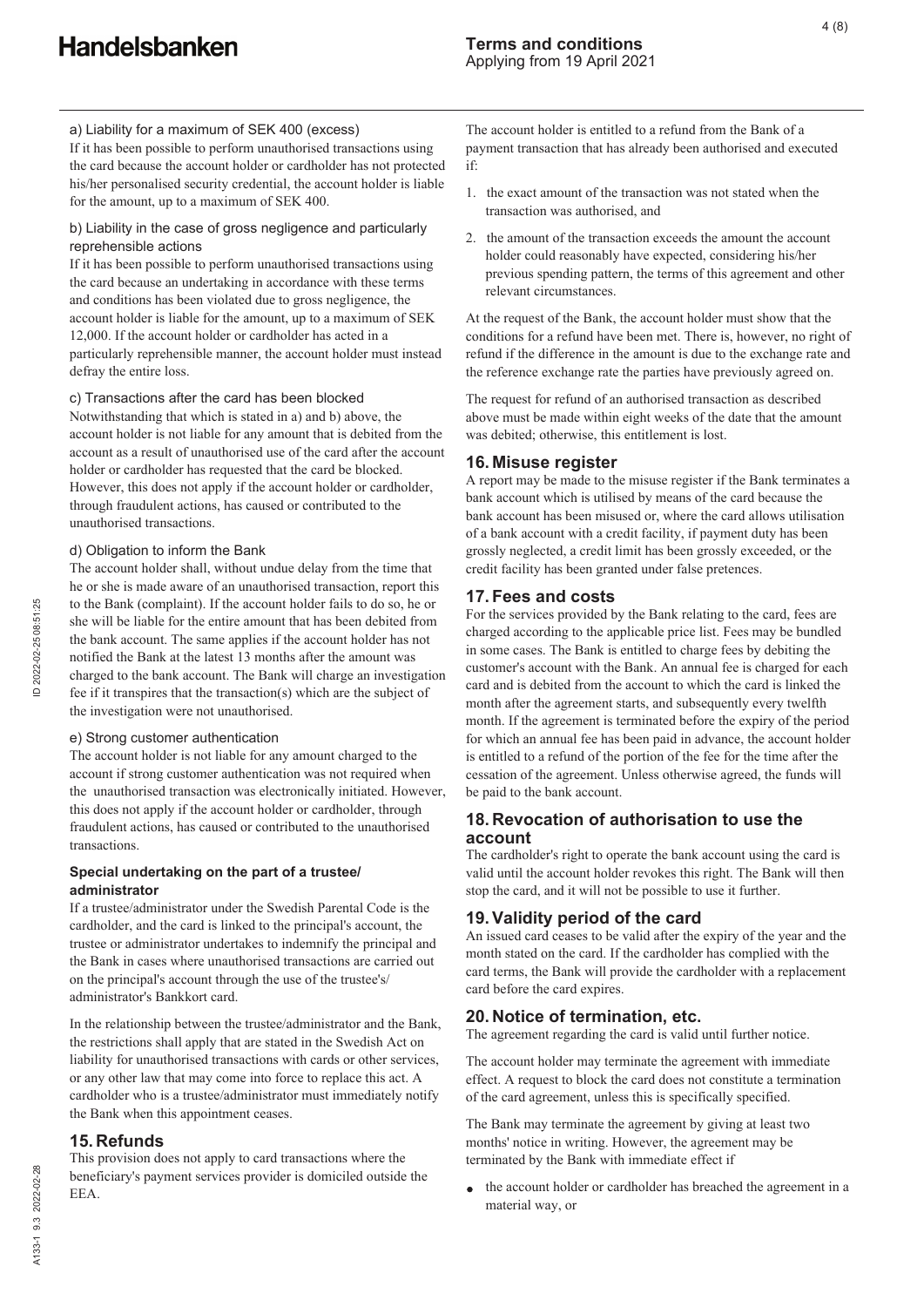the Bank, in its assessment, does not have adequate customer due diligence pursuant to the Swedish Act (2017:630) on Money Laundering and Terrorist Financing (Prevention), or if there is reason to assume that the account holder will act in such a way that the Bank will not be able to comply with the aforementioned law.

For an agreement regarding Bankkort Maestro that has been linked to an Allkonto current account or an Allkonto Ung account, the following terms and conditions regarding notice of termination shall instead apply:

The Bank is entitled to terminate the agreement with immediate effect if:

- the account holder or the cardholder has deliberately used the  $\bullet$ payment account and card for illegal purposes, the account holder provided incorrect information when the
- account was opened and if correct information had been provided, he/she would not have been permitted to sign an agreement regarding a Bankkort Maestro.

The Bank is entitled to terminate the agreement with two months' notice if:

- no transactions have occurred on the payment account linked to the card during the last 24 months,
- the Bank, in its assessment, does not have adequate customer  $\bullet$ due diligence pursuant to the Swedish Act (2017:630) on Money Laundering and Terrorist Financing (Prevention), or if there is reason to assume that the account holder will act in such a way that the Bank will not be able to comply with the aforementioned law, or
- there are special circumstances for doing so. Notice of termination shall be given in writing.

#### **All cards**

If the account holder dies, is declared bankrupt or if a legal guardian is appointed pursuant to Chapter 11, section 7 of the Swedish Parental Code, the agreement is terminated with immediate effect.

When the agreement is terminated by giving notice thereof or for any other reason, the right to use the card for new payments, cash withdrawals and cash deposits ceases at the same time. In such circumstances, the card must immediately be destroyed. The account holder is liable for payment for transactions carried out before the right to use the card ceased, but which were not registered on the bank account until after the time of termination, and for transactions carried out although the right to use the card has ceased.

## **21. Notices**

#### a) General information

The Bank provides the account holder with information and notices in writing, in accordance with these terms and conditions. If the account holder has Handelsbanken Online Banking, the messages can be provided via this service. Otherwise, notices will be sent by post to the address that has been registered with the Bank. The Bank can also provide information by text message (SMS) to a mobile phone number stated by the account holder/ cardholder. Registered letters shall be deemed to have reached the addressee at the latest seven days after despatch, if the letter has been sent to the address set out in the agreement or which is otherwise known to the Bank.

5 (8)

If there is a change of name or address, or if the card includes incorrect information, the Bank must be immediately notified of this.

Information about transactions completed with the card shall be provided in accordance with the terms and conditions for the bank account.

The account holder is always entitled, upon request and at no charge, to receive the current terms and conditions for Handelsbanken's Bankkort and Frikort.

b) Notices regarding amendments to terms and conditions When terms and conditions are changed, a notice to this effect, which is transmitted via an electronic communication service such as Online Banking or Mobile Banking, is deemed to have reached the account holder as soon as the notice has been made available and the Bank has notified the account holder of this in the form of an electronic message such as an SMS text message or other form of electronic notification.

#### c) Notification in the case of unauthorised use and security risks

In the case of unauthorised use or security risks, the Bank will notify the customer by telephone, SMS text message, Online Banking, Mobile Banking or via www.handelsbanken.se. In any such contact, the Bank will never request sensitive information or codes related to the account holder's payment instrument (such as card details, log-in codes or signature information). If the customer is contacted by the Bank, by phone or SMS text message, the customer must always check by phoning the Bank at +46 (0)8 701 1000 or other publicly available switchboard number.

### **22. Amendment of these terms and conditions, etc.**

The Bank is entitled to amend these terms and conditions without prior termination of the agreement. Notice of such amendments must be given at least two months before they start to apply. If the account holder does not approve of the amendments, he or she has the right to terminate the agreement with immediate effect prior to the date that the amendments come into force. If no termination is made, the account holder is deemed to have approved the amendments.

## **23. Limitation of the Bank's liability**

The Bank does not guarantee that it will always be possible to effect purchases, cash withdrawals or cash deposits at linked points of sale or banks. Thus, the Bank will not refund any additional costs which may arise if the cardholder has not been able to make a purchase, cash withdrawal or cash deposit.

The Bank shall not be held liable for any loss resulting from a Swedish or foreign legal enactment, the intervention of a Swedish or foreign public authority, an act of war, a strike, a blockade, a boycott, a lockout or any other similar circumstance. The reservation in respect of strikes, blockades, boycotts and lockouts applies even if the Bank itself is subjected to such measures or takes such measures. Any damage arising from other circumstances shall not be compensated by the Bank, provided the Bank has exercised normal standards of care.

However, in the case of performance of payment services, instead of the provisions in the first paragraph above the Bank shall not be liable in cases of unusual or unpredictable circumstances over which the Bank has no influence and the consequences of which would have been impossible for the Bank to avert despite all its efforts.

The Bank is not in any case liable for indirect damage unless the damage was caused by gross in any case negligence on the part of the Bank.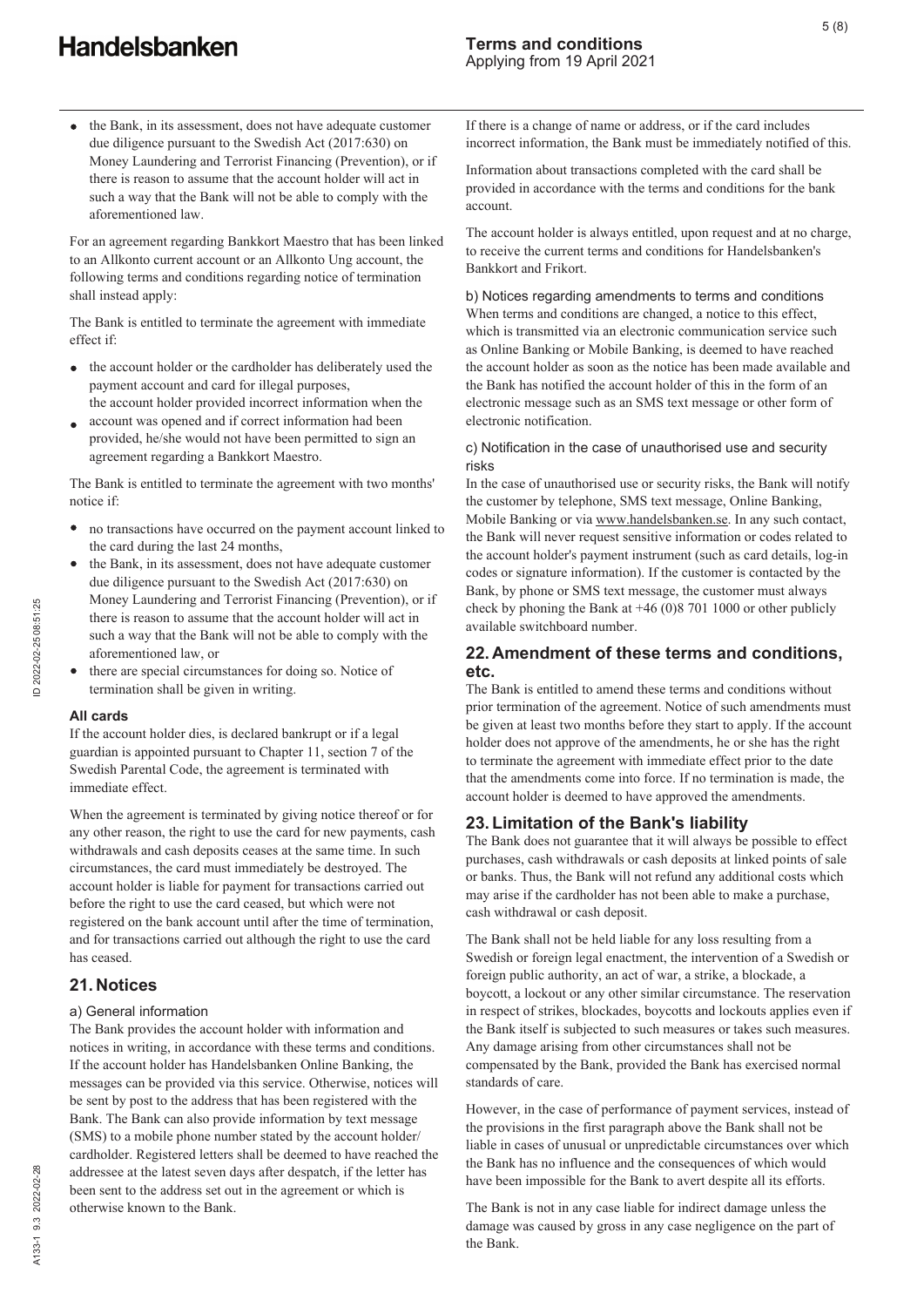If the Bank is prevented from executing payments or from taking other action as a consequence of such events as are set forth above, the action shall be postponed until the cause of the delay is removed. In the event of a postponement of payment, the Bank shall, if it is committed to pay interest, pay such interest at the interest rate prevailing on the due date for the postponed payment. Where the Bank is not committed to pay interest, the Bank shall not be obliged to pay interest at a higher rate than the prevailing reference rate of Sveriges Riksbank pursuant to section 9 of the Swedish Interest Act (1975:635), plus two percentage points.

Where a circumstance as referred to above prevents the Bank from receiving payments, the Bank shall, as long as the obstacle exists, be entitled to interest only on the terms prevailing on the due date of the payment.

The stipulations in this item concerning the Bank also apply to any party retained by the Bank.

# **24. Applicable law, resolution of disputes**

This agreement shall be subject to Swedish law.

If action is brought by the Bank, the dispute shall be resolved in a Swedish court of law. The Bank is entitled, however, to pursue a claim outside Sweden if the account holder is domiciled there or has assets in that country. The account holder may also, in order to find resolution to the dispute out of court, submit a request for rectification directly to the Bank or report the dispute to be considered by the Swedish National Board for Consumer Complaints (see below under "Resolution of complaints and disputes out of court"). The Bank may respond to the account holder's complaint verbally, for example by phone, or in a personal meeting. The Bank may also reply to the account holder by letter, in Online Banking, Mobile Banking or as agreed by the account holder and the Bank.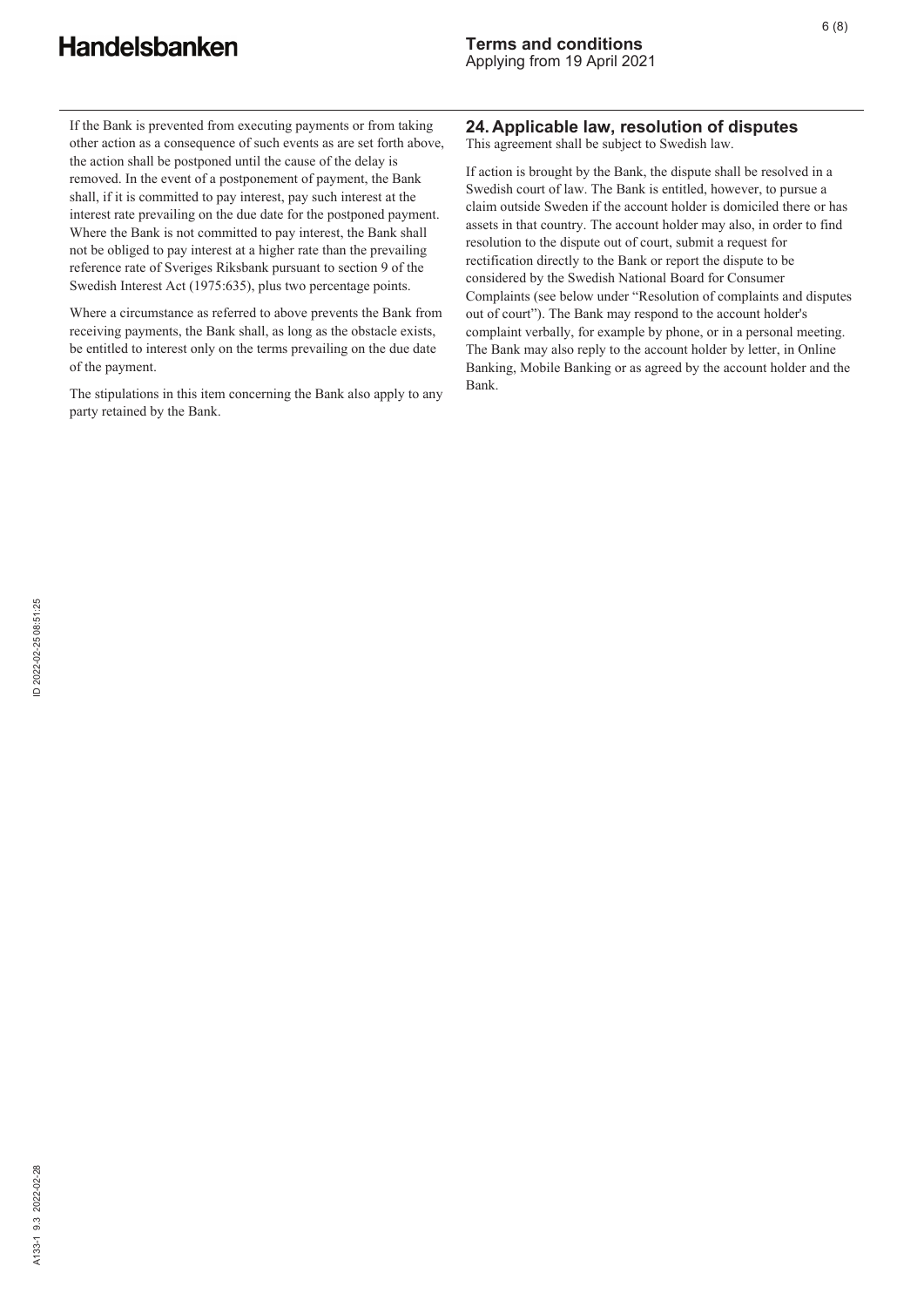# **Information**

# **Processing of personal data**

### **Controller, etc.**

The Bank is responsible (the controller) for the processing of the personal data that you provide in conjunction with entering into this service, or that is otherwise registered in conjunction with this service.

The information below that relates to you also applies to your guarantor, pledger, representative, trustee, or guardian.

## **Purpose and legal basis**

### Performance of contract

The basic purpose of the Bank's processing of personal data in conjunction with this service, and the legal basis for it, is to collect and check the personal data prior to making a decision on providing a service for you, and to fulfil the terms and conditions of our agreement.

### Legal obligations

The data is also processed so that the Bank can fulfil its legal obligations or decisions by authorities. An example of such processing is the Bank's processing of personal data to be compliant with the Swedish Accounting Act and the Anti-Money Laundering Act, as well as the reporting requirements of authorities such as the Swedish Tax Agency, the Swedish Police and the Swedish Enforcement Authority.

### Basis for analysis and marketing, etc.

The personal data is processed for marketing and customer research, which comprises background material for marketing, methods and business development, and risk management. Risk management also involves processing information about the borrower and credits to assess the quality of credits for capital adequacy purposes. Personal data may also be processed for use as background material for financial advisory services.

Personal data may be used for direct marketing, unless you have requested that this should be blocked.

Insofar as the Bank's actions are not conducted with the aim of fulfilling contractual terms and conditions, or required by law or the authorities, the legal basis for processing is generally that it is a legitimate interest for the Bank pursuant to the prevailing legislation.

### **How long do we save personal data?**

We save personal data as long as it is necessary in order to fulfil our contractual terms and conditions for the service, and otherwise as required by law or decisions by authorities.

### **Your rights**

You are entitled to receive information about the personal data about yourself that is being processed by the Bank, and to request the correction of erroneous or incomplete information.

### **More information**

Comprehensive information about the Bank's processing of personal data and your rights in conjunction with this processing is available at www.handelsbanken.se.

#### **If you have any questions**

If you have any questions or comments on how the Bank processes your personal data, you are welcome to contact your branch office, or the Bank's Data Protection Officer at dpo@handelsbanken.se, or write to the following address:

Handelsbanken Data Protection Officer SE-106 70 Stockholm, Sweden

You are also always entitled to contact the Bank's Complaints Manager or the Swedish Authority for Privacy Protection with any complaints concerning the processing of personal data.

## **The Swedish Distance and Off-Premises Contracts Act**

According to the Swedish Distance and Off-Premises Contracts Act, consumers have the right to withdraw from certain agreements relating to financial services with the Bank (right of withdrawal) if the agreement has been entered into without the two parties meeting or if it has been entered into off the Bank's premises. The right of withdrawal for agreements entered into off the Bank's business premises only applies if the total price the consumer has to pay according to the agreement exceeds SEK 400. A distance agreement refers to an agreement where the Bank and the customer do not meet in person, such as when an agreement regarding a financial service is entered into online or by phone.

Anyone wishing to use their legal right of withdrawal can do so by submitting or sending a message to the Bank within 14 days of the date the agreement was entered into with the Bank or the date when the exact content of the agreement was made known/became available to the consumer.

The right of withdrawal applies only to the initial agreement, and not to the transactions, services or equivalent utilised during the period in which the right of withdrawal applies.

If the consumer exercises his/her right of withdrawal, the Bank shall be entitled to compensation in respect of the agreed service for the time the consumer made use of the service and for any costs incurred up to the point in time the right of withdrawal was exercised.

Please contact the Bank if you wish to use your right of withdrawal.

# **Complaints and resolution of disputes out of court**

Complaints regarding the services in the agreement should primarily be addressed to the account holder's branch office. If the account holder is not satisfied, the account holder may contact the Bank's complaints officer at Handelsbanken, Central Customer Complaints, SE-106 70 Stockholm, Sweden, or by phone +46 8 701 1000. The Bank may respond to the account holder's complaint verbally, for example, by phone, or in a personal meeting. The Bank may also reply to the account holder by letter, in Online Banking, Mobile Banking, or otherwise as agreed by the account holder and the Bank.

The account holder may also contact the Swedish Consumers' Banking and Finance Bureau (Konsumenternas Bank- och Finansbyrå), the Swedish Consumers' Insurance Bureau (Konsumenternas Försäkringsbyrå) or, where applicable, the consumer affairs service in the account holder's municipality, with his or her questions and for information on banking services and complaints.

As regards disputes with the Bank, the account holder may contact the Swedish National Board for Consumer Disputes (ARN), which is a board for alternative resolution of disputes. Address: ARN, Box 174, SE-101 23 Stockholm, www.arn.se. A submission to the Board must be made in writing. The Board's hearing of the dispute is subject to certain value and time limits. The Bank undertakes to participate in ARN's processing of the dispute.

A133-1 9.3 2022-02-28

A133-1 9.3 2022-02-28